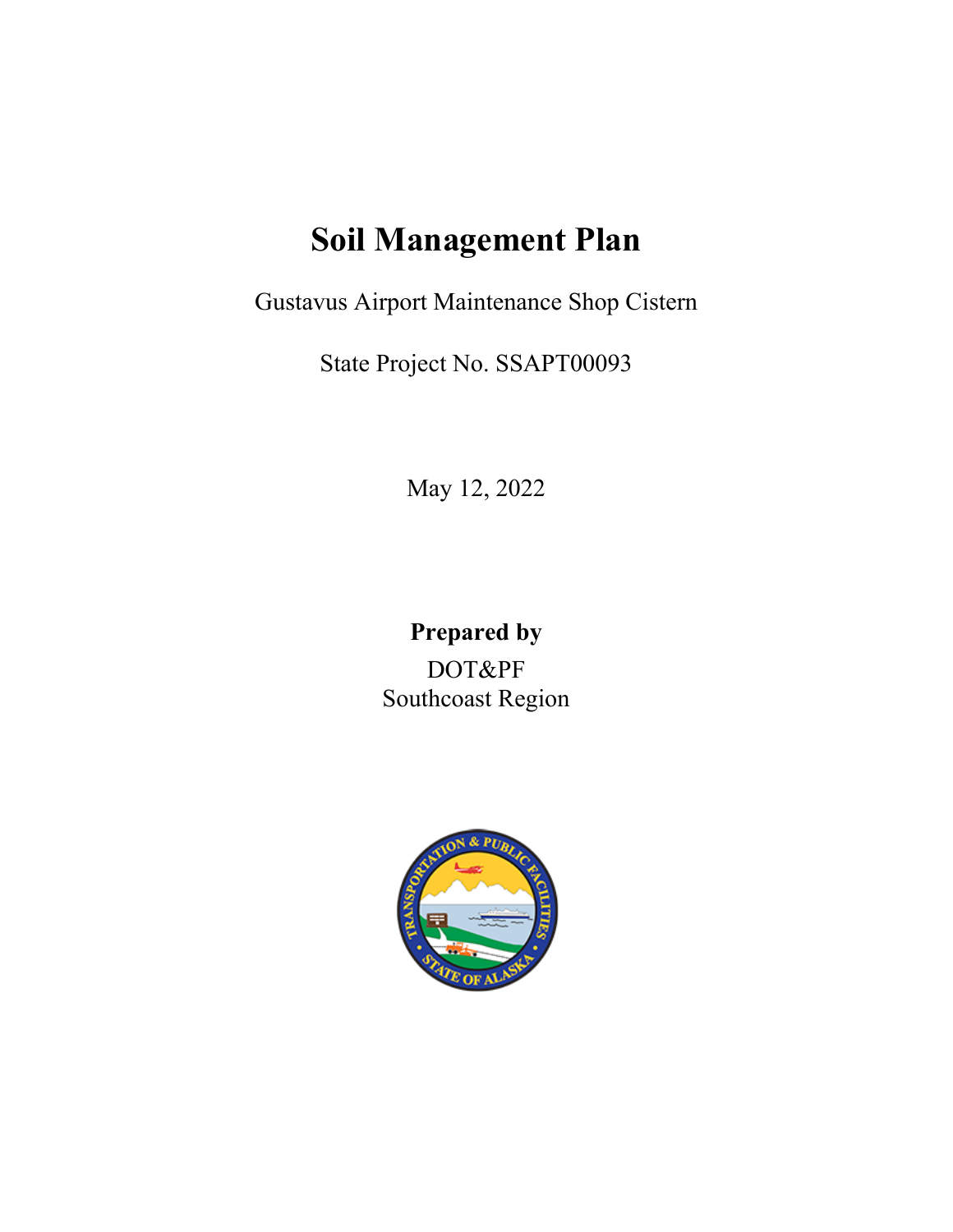## **Purpose**

This Soil Management Plan (SMP) provides direction for managing potentially contaminated soil during the Alaska Department of Transportation and Public Facilities' (DOT&PF) Gustavus Airport Shop Cistern Project at the Gustavus Airport (GST) in Gustavus, Alaska. The planned work includes installing a 16'x16'x8' water catchment cistern adjacent to the existing maintenance shop at the GST.

## **Scope**

This SMP includes procedures for the handling and storage of PFAS-contaminated material, including excavated soil, asphalt, and concrete; transport of contaminated materials; stockpiling of contaminated materials; equipment decontamination; health and safety; and reporting procedures. The procedures contained herein do not preclude additional site- or project-specific requirements required to protect the health and safety of workers. The Contractor is responsible for performing due diligence to ensure the safety of their employees.

Special note: While asphalt and concrete are not expected to be disturbed during this project, it is the intention of the department to ensure this plan is all encompassing as work being performed is near concrete and asphalt.

# **Procedures**

In total, there will be approximately 50 cubic yards (c.y.) of PFAS-contaminated material. Samples collected in October 2021 indicate PFAS were detected at concentrations below the Alaska Department of Environmental Conservation (DEC) migration to groundwater soil cleanup level, as reported in 18 AAC 75.341.

There is potential for three types of material to be produced during project work: soil, asphalt, and concrete. All three material types will be produced through excavation. Soil will either 1) be placed back where it came from at the same approximate area and depth or 2) will be stockpiled in the PFAScontaminated material storage cell located at the Gustavus airport near the southeastern end of runway 11/29. Asphalt and concrete removed during excavation will be stockpiled in the PFAS-contaminated material storage cell located at the Gustavus airport near the southeastern end of runway 11/29.

#### Excavation Procedures

- 1. Excavation activities shall be performed in a manner that minimizes worker exposure and protects the environment from site contaminants.
- 2. The entire 20'x20'construction area adjacent to the maintenance shop is to be considered contaminated. Hazard barriers will be set up to delineate the work area from other non-work areas.
- 3. Soil will be excavated with an excavator. Asphalt and concrete will be sawcut, broken into chunks, and removed from the ground.
- 4. If excavated soil is reused, it will be returned as close to its original location as practicable. If contaminated soil that is to be returned to its original site needs to be temporarily stored, it will be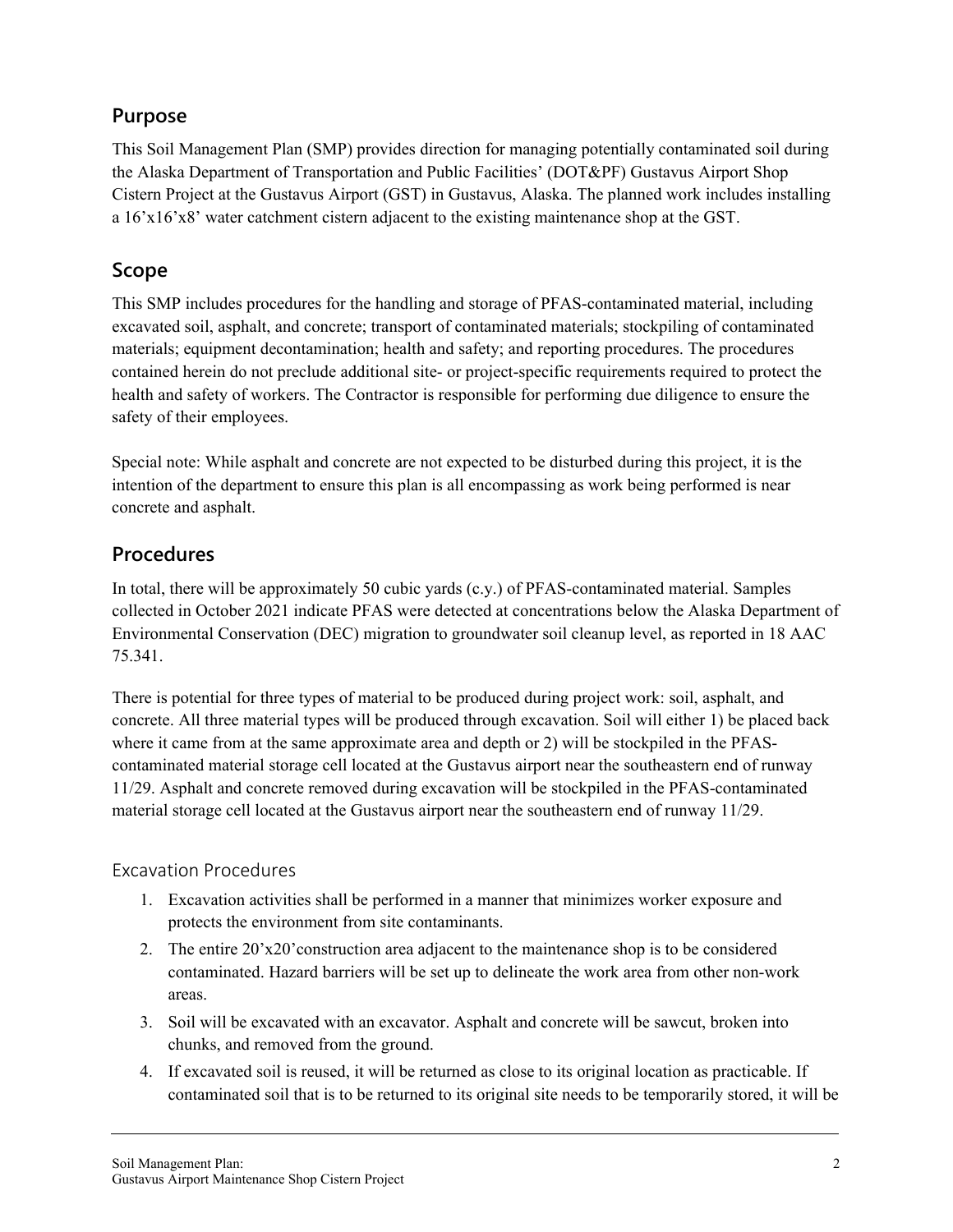placed in a lined containment area near where the material came from, covered and flagged until it can be backfilled. No contaminated soil will be moved into a zone of lesser contamination, and movement of contaminated soils will be minimized where possible.

- 5. Any contaminated material that will be stockpiled long-term (not in temporary stockpiles, such as soil that will be returned to its original location), will be loaded into dump trucks and transported to the PFAS-contaminated material storage cell near the end of runway 11/29.
- 6. All equipment leaving the PFAS-contaminated work area will be decontaminated (see Decontamination Procedures below) before driving to the stockpile area or a lesser contaminated area of the airport, if necessary. If equipment comes into contact with contaminated soil in the stockpile area, it will also be decontaminated prior to leaving the stockpile area.
- 7. Operators will work from the safety of their respective equipment cabs. Manual labor to excavate soils is not expected. If manual/ground labor is necessary, personnel will wear proper PPE and follow decontamination procedures.
- 8. Dust will be controlled by spraying all disturbed areas, stockpiles and unpaved roads with PFASfree water. If borrow material is to be hauled to the project site, it shall be kept slightly moist or covered to prevent wind transport during hauling. Water trucks will be used, if necessary, to increase the soil moisture levels, and water will be reapplied as necessary to keep dust to a minimum. The minimum amount of water will be used to perform dust control. Reduced speeds will be used on un-paved areas. Material loading will be limited during high winds. Water used for dust control must be PFAS-free.
- 9. DOT&PF does not expect excavation dewatering to occur. If excavation dewatering is needed, the Contractor will obtain a DEC Excavation Dewatering General Permit. BMPs for dewatering in contaminated soil areas will be outlined during that process.

#### Decontamination Procedures

All heavy equipment used in the PFAS-contaminated work area that comes into contact with contaminated material will be brushed to remove visible soil before leaving the work area. If equipment comes into contact with contaminated material in the stockpile area, it will also be brushed to remove visible soil prior to leaving the stockpile area. Dump truck beds, unless contaminated material may fall from the bed while driving in/through uncontaminated zones, will not be decontaminated in between contaminated loads; they will be decontaminated before hauling uncontaminated loads and at the end of each day. If hand tools are used, they will be brushed to remove visible soil as well. All decontaminated equipment will be visually inspected for residual contamination periodically to ensure decontamination procedures are effective. A vehicle/equipment wash will be established in front of the DOT&PF building. Both areas are known AFFF deployment areas and have tested above DEC regulatory levels. Because equipment is already being decontaminated, regular washes are not required but good practice.

A decontamination station will be set up at the edge of the work area for personnel entering and exiting the area. When exiting the work area, personnel will brush any contaminated soil from their work clothes, boots, and PPE (if applicable). Any used PPE will be placed into a covered trash receptacle, and full trash bags will be disposed of as inert solid waste.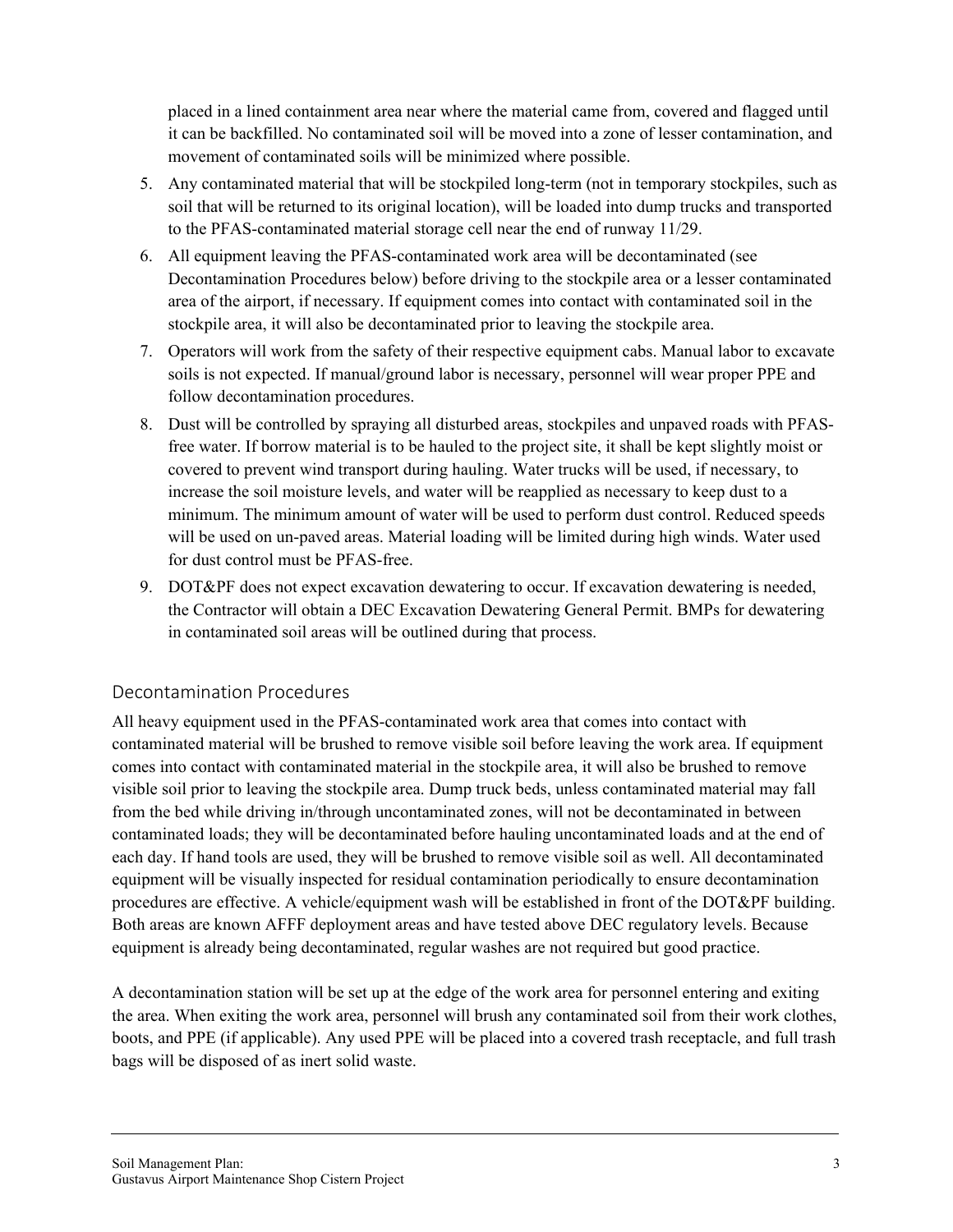#### PFAS Stockpile Information

If PFAS-contaminated material needs to be stockpiled long-term, it will be stockpiled in the PFAScontaminated material liner cell located on the northeast side of the main runway, Runway 11/29 (58° 25' 15" N 135° 41' 30" W). The stockpile is already established and demarcated from the Gustavus Airport Apron, Runway, Taxiway, and Pavement Rehabilitation project. The specifications for that stockpile are repeated here and are applicable for this project as well.

The PFAS-contaminated material liner cell is on DOT&PF property in the former location of firefighting training and a known AFFF dispersal area. The site is located approximately 2,200' from the Airport Terminal well and approximately 3,400' from the NPS well. The closest surface water is approximately 190' from the storage site. An elevated pad was constructed under the liner and PFAS-contaminated material to prevent inundation by airport-wide flooding events.

Stockpiling will meet all specifications listed in 18 AAC 75.370, in addition to the specifications listed here:

- 1. Excavated material must be segregated based on the intended cleanup alternatives and the specific hazardous substance present. Contaminated asphalt will be stockpiled separately from contaminated soil and contaminated concrete. The stockpiles at the Gustavus Airport already contain segregated areas of contaminated asphalt and soil. Material added to the stockpile by this project must be segregated by type and placed with the same type already present in the pile (soil from this project with existing soil; asphalt with existing asphalt). The DOT&PF GST Maintenance Foreman will assist the contractor to identify the correct stockpiles for each material type.
- 2. Stockpiles will be completely covered and weighted during hours of inactivity including during project construction (e.g.: evenings and weekends).
- 3. Efforts will be made to minimize water from rain or weather events from entering the stockpile during active work.
- 4. Stockpiles will be regularly inspected by the DOT&PF. See Inspections and Reporting Procedures below.
- 5. DOT&PF does not anticipate leachate will be generated at the stockpile during rain events because contaminated material will be securely covered. In the unlikely event that leachate does occur, it will be pumped out of the stockpile area and containerized and DEC will be notified.

#### Health and Safety Procedures

Before project work begins all personnel new to the site (Contractor's staff, engineering staff, inspectors, etc.) will be required to review the PFAS training handout produced by DOT&PF. The Contractor will keep a log of all personnel who have received this training handout.

PPE will be required for all personnel working on the ground in excavation areas known to be contaminated with PFAS. PPE selection will be based on work-task requirements and potential exposure. PPE that may be required are: standard work clothes or cotton overalls; reflective, high visibility safety